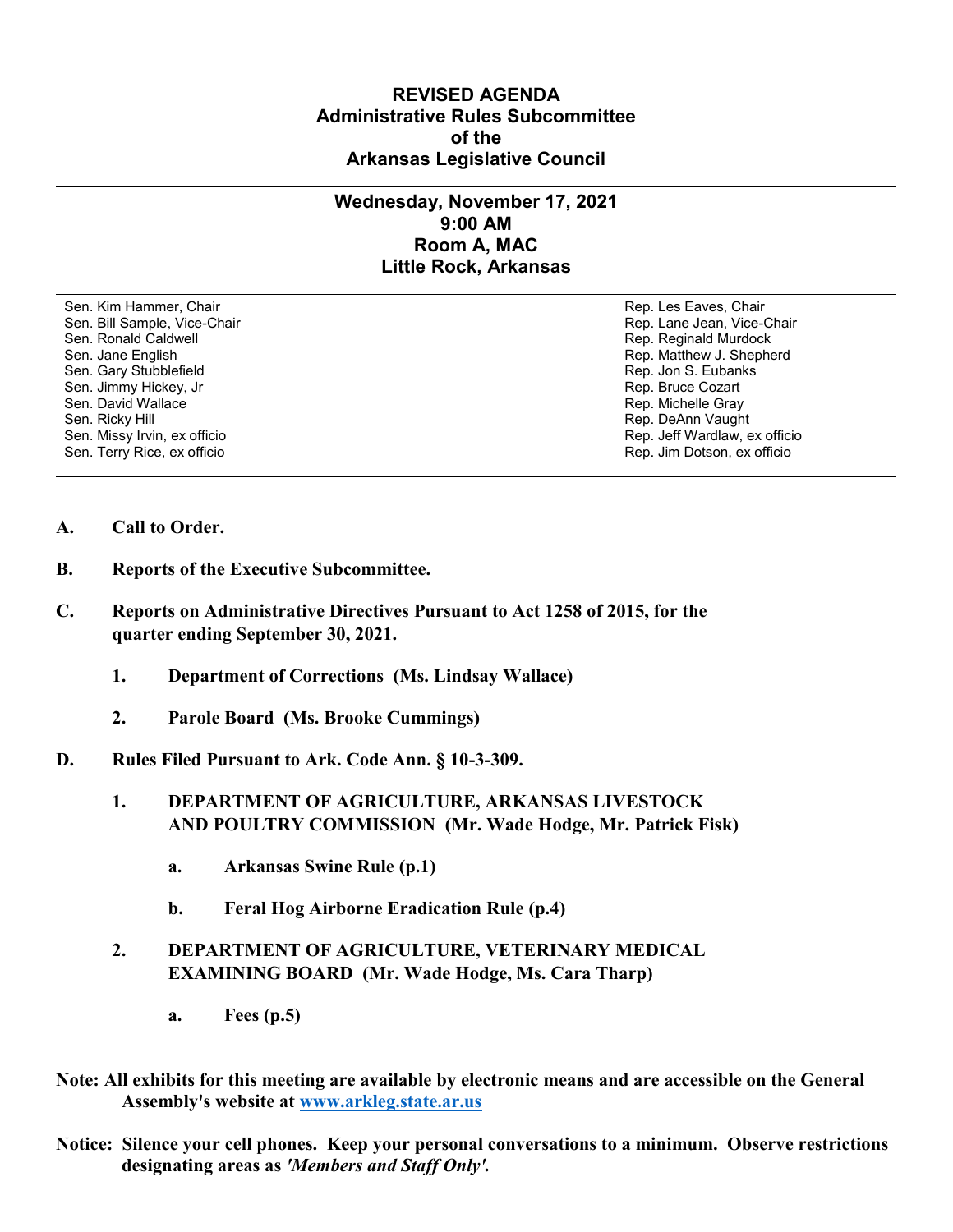- **3. DEPARTMENT OF COMMERCE, ARKANSAS ECONOMIC DEVELOPMENT COMMISSION (Mr. Steven Porch, item a; Mr. Jim Hudson, Ms. Renee Doty, items b – d)**
	- **a. Addendum to Arkansas Rural Connect Coronavirus Rule (p.7)**
	- **b. Military Affairs Grant Program (p.9)**
	- **c. Arkansas Public Roads Tax Credit Program (p.11)**
	- **d. Spay and Neuter Pet Grant Program (p.13)**
- **4. DEPARTMENT OF COMMERCE, STATE INSURANCE DEPARTMENT (Mr. Dan Honey, items a, e; Ms. Crystal Phelps, items b, c; Mr. Jim Brader, item d)**
	- **a. Rule 106: Network Adequacy Requirements for Health Benefit Plans (Revision) (p.14)**
	- **b. Rule 107: Regulation of Medication Step Therapy Protocols (p.16)**
	- **c. Rule 120: Coverage for Early Refills of Prescription Eye Drops (p.18)**
	- **d. Rule 126: Insurance Business Transfers (p.20)**
	- **e. Rule 127: Authorization of Off-Label Use for Drug Treatments for Pediatric Acute-Onset and Autoimmune Neuropsychiatric Syndrome (p.23)**
- **5. DEPARTMENT OF COMMERCE, STATE INSURANCE DEPARTMENT, STATE BOARD OF EMBALMERS, FUNERAL DIRECTORS, CEMETERIES, AND BURIAL SERVICES (Ms. Amanda Gibson)**
	- **a. Rule 1: Rule Pertaining to Embalmers, Funeral Directors, Funeral Establishments, Crematories, Crematory Retort Operators, and Transport Services (p.25)**
	- **b. Rule 2: Withdrawal from Permanent Maintenance Fund (p.27)**
- **6. DEPARTMENT OF EDUCATION, COMMISSION FOR ARKANSAS PUBLIC SCHOOL ACADEMIC FACILITIES AND TRANSPORTATION (Ms. Lori Freno)**
	- **a. CAPSAFT Rules Governing the Academic Facilities Partnership Program, Including Appendix "A" Excerpts and Appendix "B" (p.28)**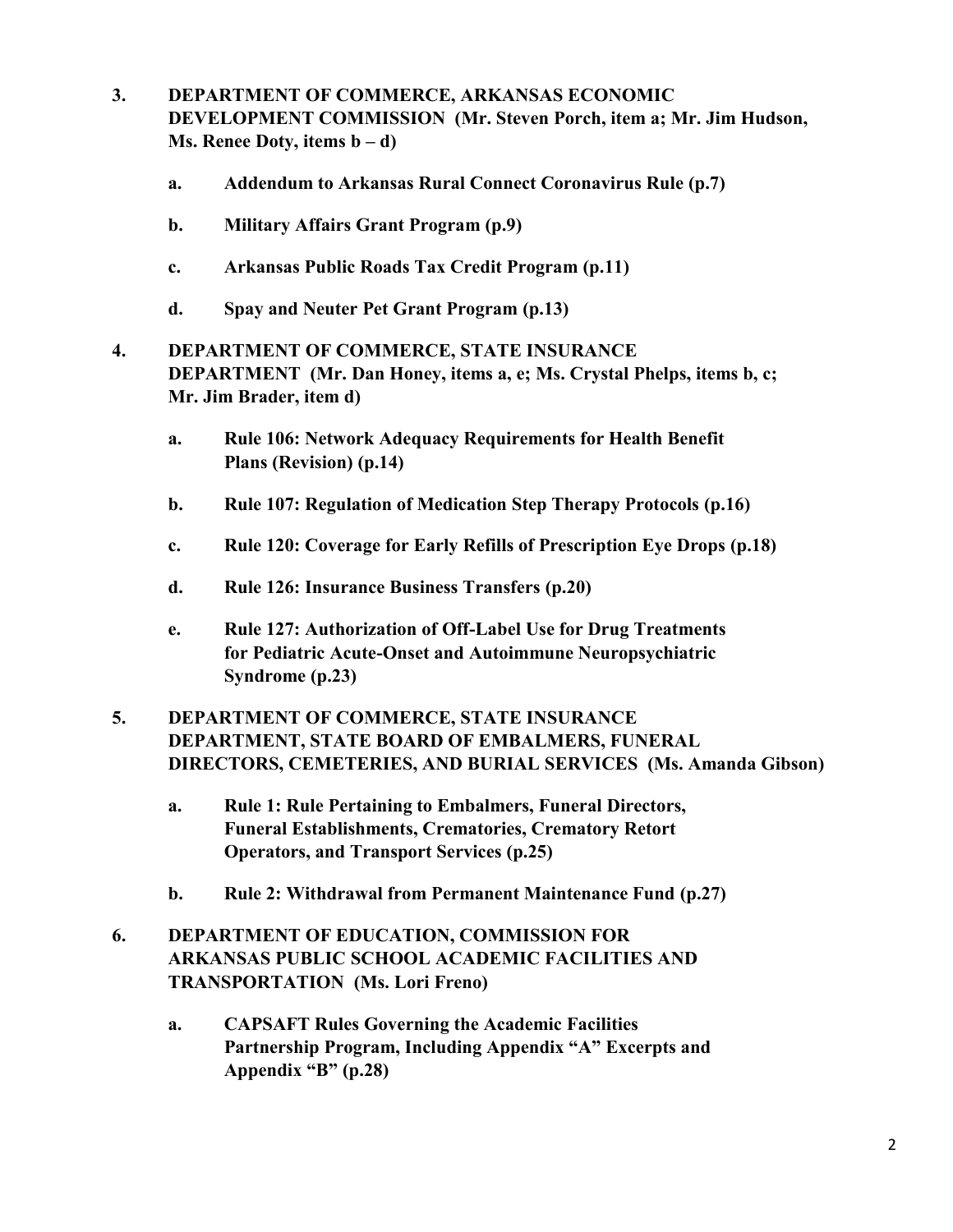## **7. DEPARTMENT OF FINANCE AND ADMINISTRATION, ARKANSAS RACING COMMISSION (Mr. Byron Freeland)**

- **a. Thoroughbred Rule 1217 Medication and Prohibited Foreign Substances (p.31)**
- **b. Thoroughbred Rule 1217.1 Anabolic Steroids (p.32)**
- **c. Thoroughbred Rule 1217.5 Uniform Guidelines for Foreign Substances and Recommended Penalties Model Rule (p.32)**
- **d. Thoroughbred Rule 1232(5) Medication: Furosemide (Lasix) (p.33)**
- **e. Thoroughbred Rule 2169 Jockey Mount Fees (p.33)**
- **f. Thoroughbred Rule 2426 Claiming (p.34)**
- **g. Thoroughbred Rule 2426-A Claiming (p.35)**
- **h. Thoroughbred Rule 2430 Claiming (p.35)**
- **i. Thoroughbred Rule 2440 Claiming (p.36)**
- **j. Thoroughbred Rule 2458 Claiming (p.36)**
- **8. DEPARTMENT OF HEALTH, CENTER FOR HEALTH PROTECTION (Mr. Chuck Thompson, Mr. Bernard Bevill, item a; Ms. Laura Shue, Ms. Jamie Turpin, item b)**
	- **a. Rules for Control of Sources of Ionizing Radiation (p.37)**
	- **b. Rules Pertaining to Arkansas Prescription Drug Monitoring Program (p.39)**
- **9. STATE HIGHWAY COMMISSION (Mr. Gill Rogers)**
	- **a. Rules for Transportation-Related Research and Workforce Development Grant Program (p.39)**
	- **b. Amendment to Permits for Overweight Vehicles Carrying Agronomic or Horticultural Products (p.41)**
- **10. DEPARTMENT OF HUMAN SERVICES, DIVISION OF MEDICAL SERVICES (Mr. Mark White, Ms. Elizabeth Pittman, Ms. Patricia Gann)**
	- **a. Extension of Benefits for Acute Crisis Units and Substance Abuse Detoxification, and Telemedicine for Specific Services (p.42)**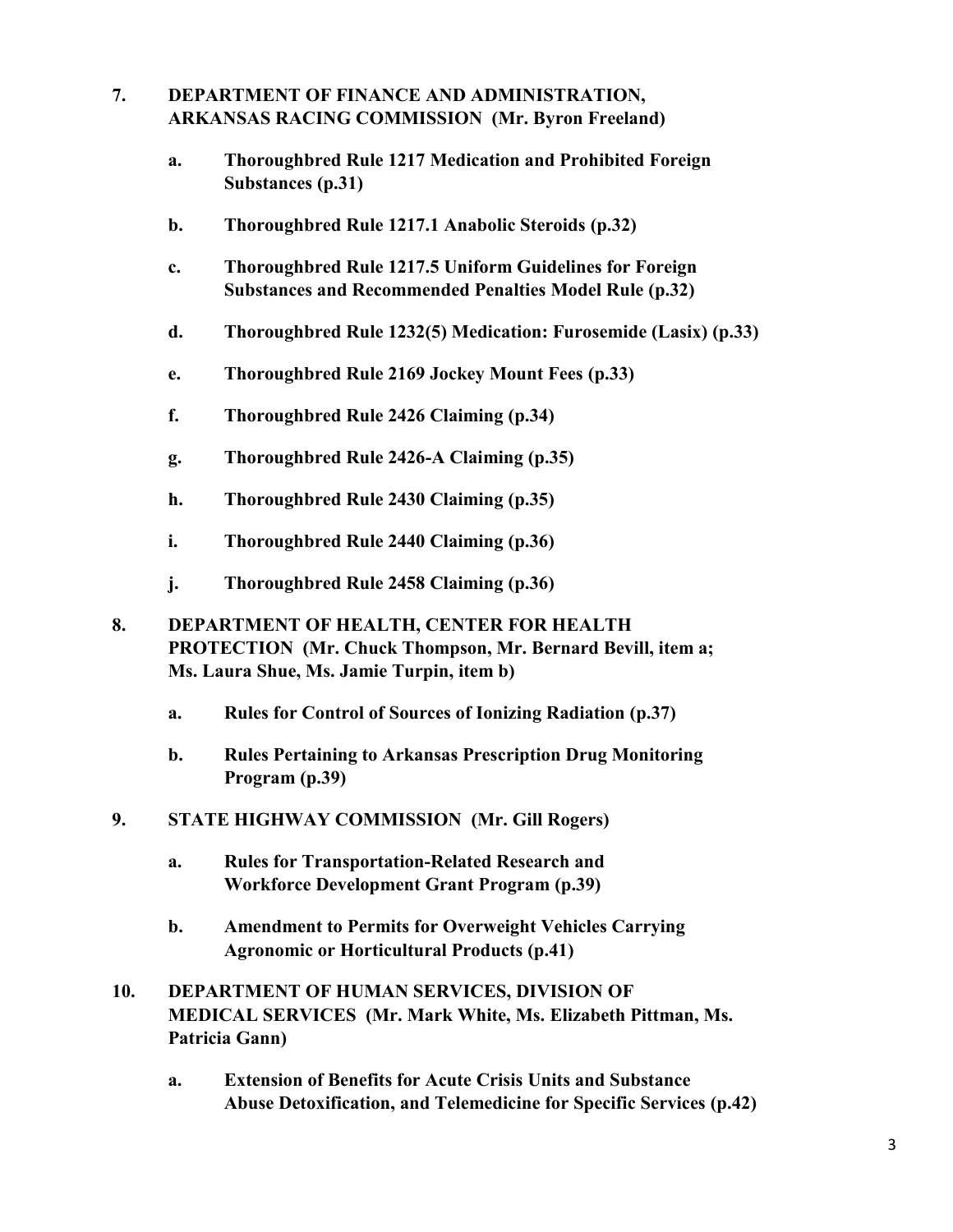- **b. State Plan Amendment 2021-0004 Long-Acting Reversible Contraceptives (LARCs); Physician 1-21 (p.48)**
- **11. DEPARTMENT OF LABOR AND LICENSING, DIVISION OF OCCUPATIONAL AND PROFESSIONAL LICENSING BOARDS AND COMMISSIONS, STATE BOARD OF COLLECTION AGENCIES (Mr. Boyd Maher, Ms. Denise Oxley)**
	- **a. State Board of Collection Agencies Rules (Rev. 2021) (p.53)**
- **12. DEPARTMENT OF THE MILITARY (Mr. James Holifield, Mr. Scott Stanger)**
	- **a. Arkansas National Guard Tuition Waiver Program (p.55)**
- **13. ARKANSAS SECRETARY OF STATE (Mr. Michael Harry)**
	- **a. Rules to Create the Process for Becoming a Secure Voter (p.57)**
- **E. Proposed Rules Recommending Expedited Process for Occupational Licensure Pursuant to Ark. Code Ann. § 17-4-110, as Amended by Act 135 of 2021**
	- **1. DEPARTMENT OF HEALTH, ARKANSAS STATE BOARD OF PHYSICAL THERAPY (Ms. Nancy Worthen)**
	- **2. DEPARTMENT OF LABOR AND LICENSING, DIVISION OF OCCUPATIONAL AND PROFESSIONAL LICENSING BOARDS AND COMMISSIONS, ARKANSAS STATE BOARD OF PUBLIC ACCOUNTANCY (Mr. Jimmy Corley)**
- **F. Agency Updates on Delinquent Rulemaking under Act 517 of 2019.**
	- **1. Department of Agriculture, Arkansas Bureau of Standards (Act 501 of 2019) (REPORT BY LETTER PURSUANT TO MOTION ADOPTED AT JULY 22, 2020 MEETING)**
- **G. Monthly Written Agency Updates Pursuant to Act 595 of 2021.**
- **H. Agency Requests to Be Excluded from Act 595 Reporting Requirements.**
	- **1. Department of Commerce, State Insurance Department (Acts 965, 1103, and 1105)**
	- **2. Department of Commerce, Division of Workforce Services (Act 770)**
	- **3. Department of Education (Acts 69, 539, and 959)**
	- **4. Board of Finance (Act 1004)**